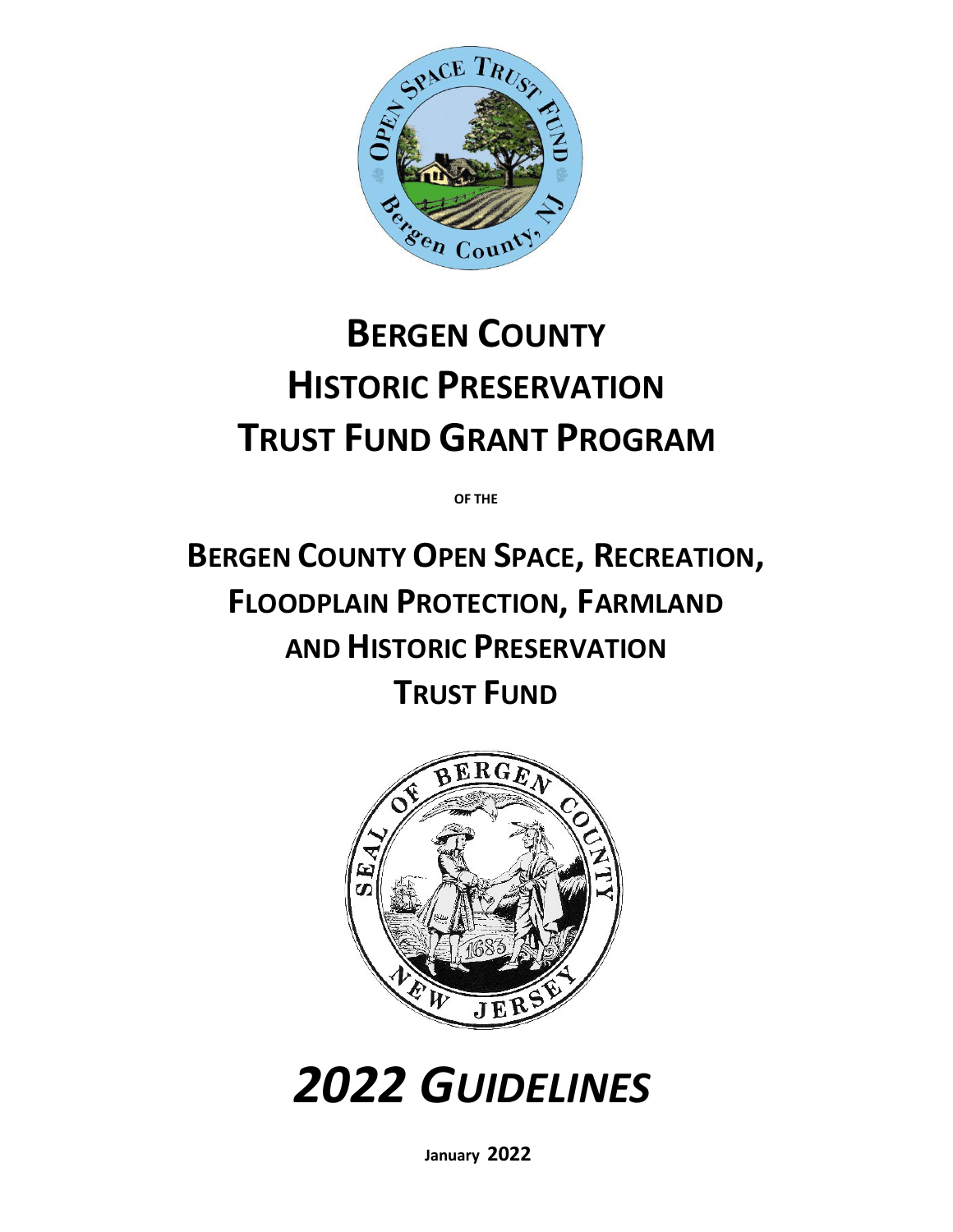### **COUNTY OF BERGEN**

James J. Tedesco III, *County Executive*

#### **BOARD OF COUNTY COMMISSIONERS**

Steven A. Tanelli, Chairman Tracy S. Zur , Vice Chairwoman Dr. Joan M. Voss, Chair Pro Tempore Mary J. Amoroso Ramon M. Hache, Sr. Germain M. Ortiz Thomas J. Sullivan

#### **TRUST FUND PUBLICADVISORYCOMMITTEE**

Allen Rapaport, *At-Large Member of the Public,* Chairman Bill Sheehan, *Environmental/Conservation Representative*, Vice-Chairman

Lori Charkey, *Environmental/Conservation Representative* John DiRienzo, *At-Large Member of the Public* Thomas DiMaggio, *At-Large Member of the Public (Commissioner, Township of Lyndhurst)* Louis Lamatina, *Business Community Representative* James G. Koth, *Director, Department of Parks* Jeffrey Lahullier, Historic Preservation Representative *(Mayor, Borough of East Rutherford)* Melissa Howard, *County Treasurer* Suzanne Huyot Matthau, *Recreation & Park Representative* Steven Tanelli, *County Commissioner Liaison* Don Torino, *Environmental/Conservation Representative* Denny Wiggers, *County Agricultural Development Board Representative*

#### **BERGEN COUNTY HISTORIC PRESERVATION ADVISORY BOARD**

John Cohen, A.I.A., *Chairman* Matthew Wolchiko, A.I.A., *Vice Chairman*

Bruce Barton, A.I.A. William L. Lee, Ph.D William J. Martin, A.I.A. Felice Koplik

Margaret O'Neill William Neumann

**BERGEN COUNTY OPENSPACE, RECREATION, FLOODPLAIN PROTECTION FARMLAND & HISTORIC PRESERVATION TRUST FUND** Kenneth Aloisio, *Executive Director*

> **DEPARTMENT OF PARKS** James Koth, *Director, Department of Parks*

**DIVISION OF CULTURAL AND HISTORIC AFFAIRS** Cynthia Forster, *Division Director* Elaine Kiernan Gold, *Bergen County Historic Preservation Trust Fund Administrator*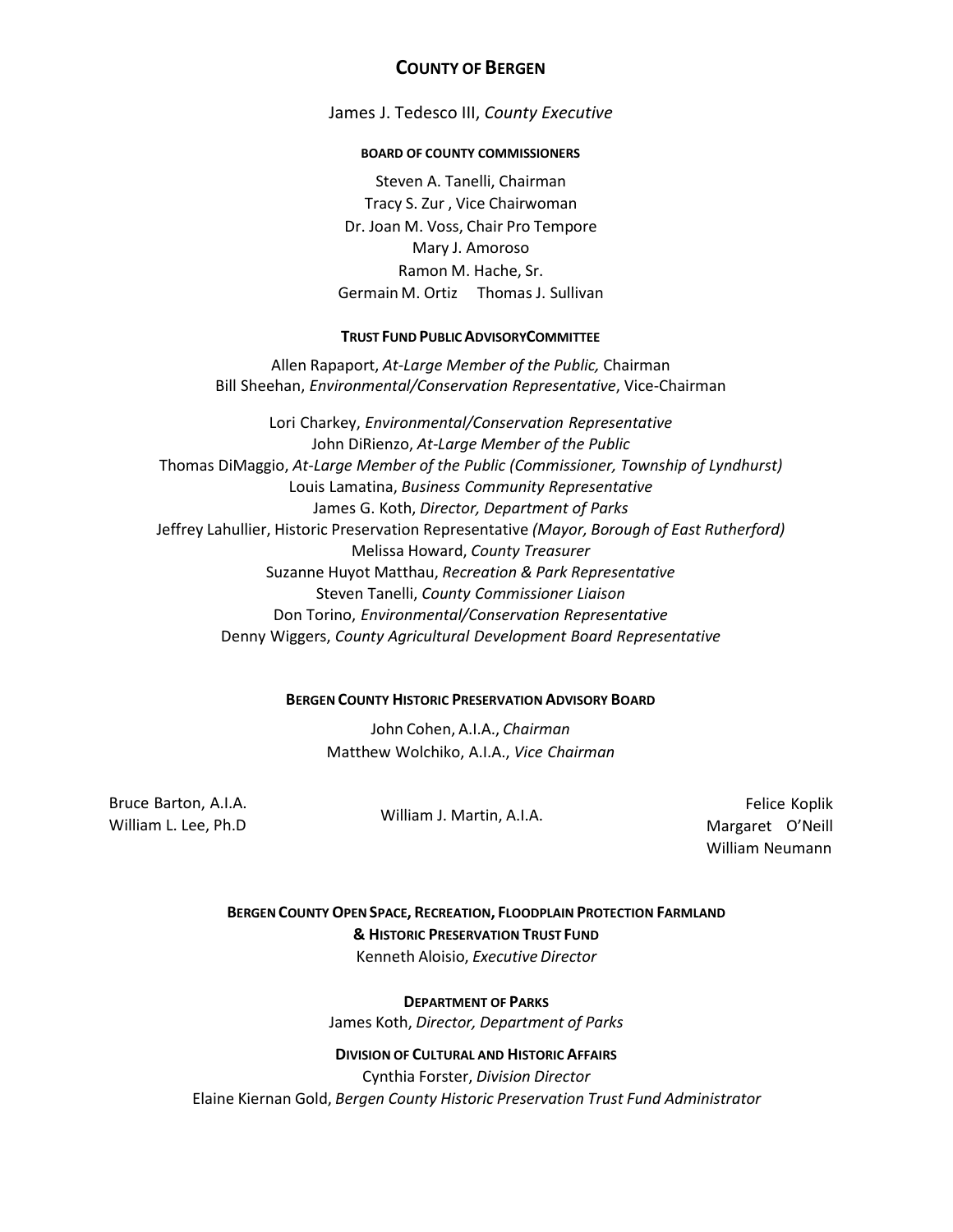## **BERGEN COUNTY HISTORIC PRESERVATION TRUST FUNDGRANT PROGRAM**

OF THE

B**ERGEN COUNTY OPEN SPACE, RECREATION, FLOODPLAIN PROTECTION, FARMLAND AND HISTORIC PRESERVATION TRUST FUND**

## **2022 GUIDELINES**

| <b>TABLE OF CONTENTS</b>                                     | <b>PAGE</b>    |
|--------------------------------------------------------------|----------------|
| I. INTRODUCTION                                              | 1              |
| <b>II. HISTORIC PRESERVATION TRUST FUND PROGRAM OVERVIEW</b> | 1              |
| <b>III. GOALS OF THE PROGRAM</b>                             | 1              |
| IV. APPLICATION PROCEDURES AND DEADLINES                     | $\overline{2}$ |
| <b>V. ELIGIBLE APPLICANTS</b>                                | 3              |
| <b>VI. ELIGIBLE PROPERTIES</b>                               | 3              |
| <b>VII. OWNERSHIP OF PROJECT PROPERTIES</b>                  | 5              |
| <b>VIII. ELIGIBLE ACTIVITIES</b>                             | 5              |
| <b>XIX. INELIGIBLE ACTIVITIES</b>                            | 6              |
| X. REQUIREMENTS FOR MATCHING FUNDS                           | 7              |
| <b>XI. REVIEW OF APPLICATIONS</b>                            | 8              |
| XII. APPLICATION AND REVIEW SCHEDULE                         | 8              |
| XIII. CRITERIA FOR AWARD                                     | 9              |
| XIV. CONDITIONS FOR RECEIVING GRANT FUNDS                    | 9              |
| <b>XV. PROCEDURE FOR PAYMENT</b>                             | 10             |
| <b>XVI. APPLICATION INSTRUCTIONS</b>                         | 10             |
| <b>XVII. SUPPORTING DOCUMENTS AND FORMAT</b>                 | 11             |
| <b>REQUIRED FORMAT FOR APPLICATION</b>                       | 11             |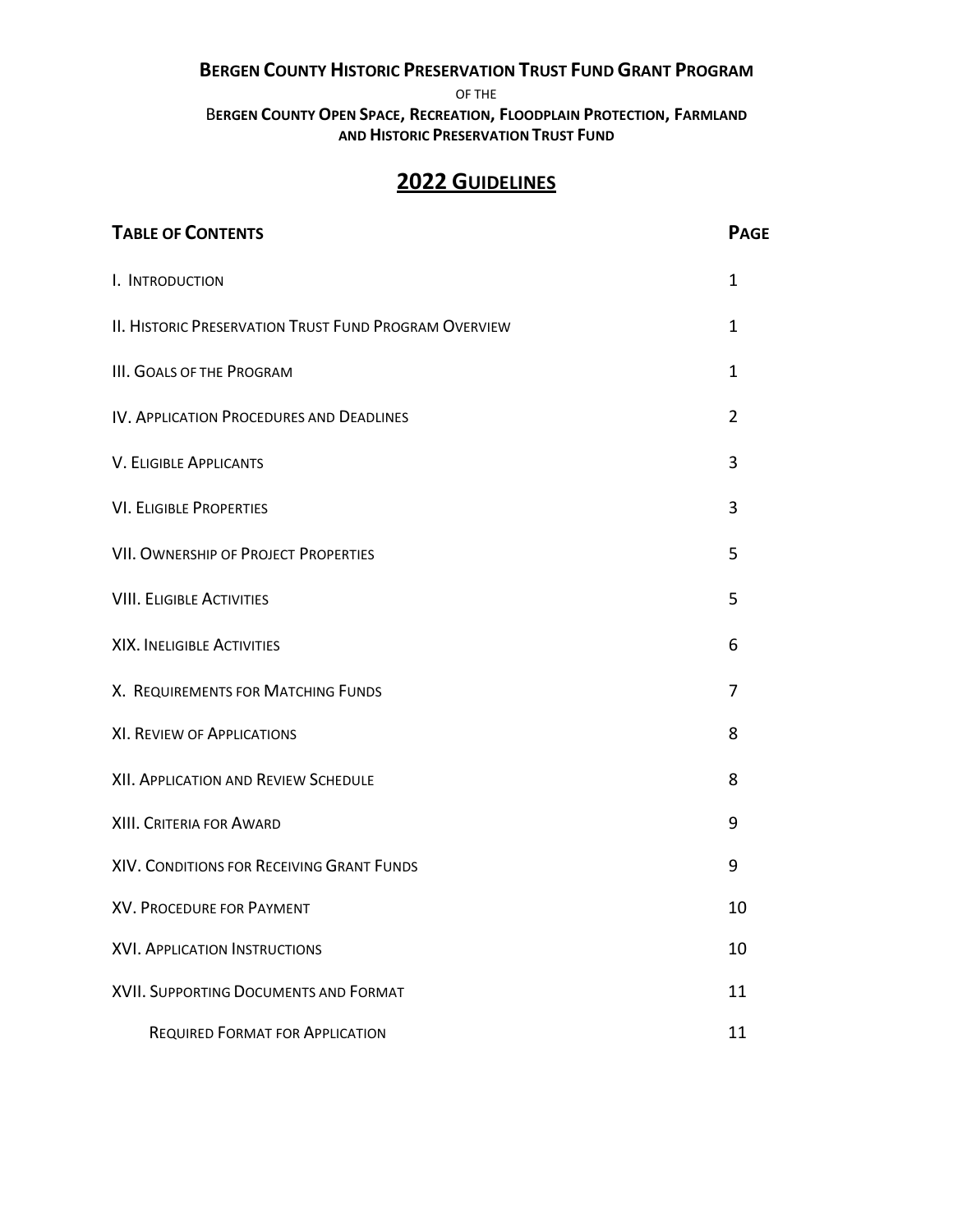## <span id="page-3-0"></span>**I. INTRODUCTION**

The 337-year history of Bergen County has produced a rich heritage of historically and architecturally significant sites. The existing historic sites represent important historical events and trends, significant individuals, diverse architectural styles, and the craftsmanship of by- gone eras. In order to help preserve our historic sites, the voters of Bergen County approved expansion of the open space and farmland acquisition initiatives to include historic preservation activities and implementation of these objectives by means of the Bergen County Open Space, Recreation, Floodplain Protection, Farmland and Historic Preservation Trust Fund. Title 40:12- 15 et. seq. of the revised New Jersey statutes permits counties to fund certain historic preservation projects. These include acquisition and/or restoration of historic sites by county government, municipalities and certain non-profit organizations.

The Bergen County Board of County Commissioners has established the Bergen County Open Space, Recreation, Floodplain Protection Farmland and Historic Preservation Trust Fund and has determined that the Bergen County Historic Preservation Advisory Board (BCHPAB) will administer the historic preservation component of this fund to preserve the rich heritage of historically and architecturally significant sites within the county. The County Historic Preservation Trust Fund Program was prepared in compliance with requirements of the state enabling legislation, N.J.S.A. 40:12-15, et. seq., and these requirements are described in the pages that follow.

## <span id="page-3-1"></span>**II. HISTORIC PRESERVATION TRUST FUND PROGRAM OVERVIEW**

The Bergen County Historic Preservation Trust Fund (BCHPTF) will fund the acquisition, stabilization, rehabilitation, restoration, and preservation of historic sites as well as the preparation of plans and reports associated with the implementation of historic preservation capital projects by the County, municipalities, and qualified non-profit organizations. All properties must be located in Bergen County and listed on or eligible for listing on the New Jersey Register of Historic Places either individually or as a contributing part of a historic district. All grant recipients must place the subject property on the New Jersey Register of Historic Places, if not currently listed. The cost of preparation of the Register application may be included in the project costs.

If the property is not listed on the New Jersey Register of Historic Places or has not received a Determination of Eligibility from the New Jersey Historic Preservation Office (HPO), the applicant must submit information concerning the site to the HPO at least 45 days prior to this application deadline so that a Certification of Eligibility letter is received and included with the application.

## <span id="page-3-2"></span>**III. GOALS OF THE PROGRAM**

1. Assist in the preservation and restoration of Bergen County's historic resources, including improving protection from fire, vandalism, and natural disasters.

- 2. Preserve the historic character of Bergen County for future generations.
- 3. Assist municipalities, the County, and non-profit organizations in the acquisition of historic resources.
- 4. Encourage quality preliminary planning for capital preservation projects.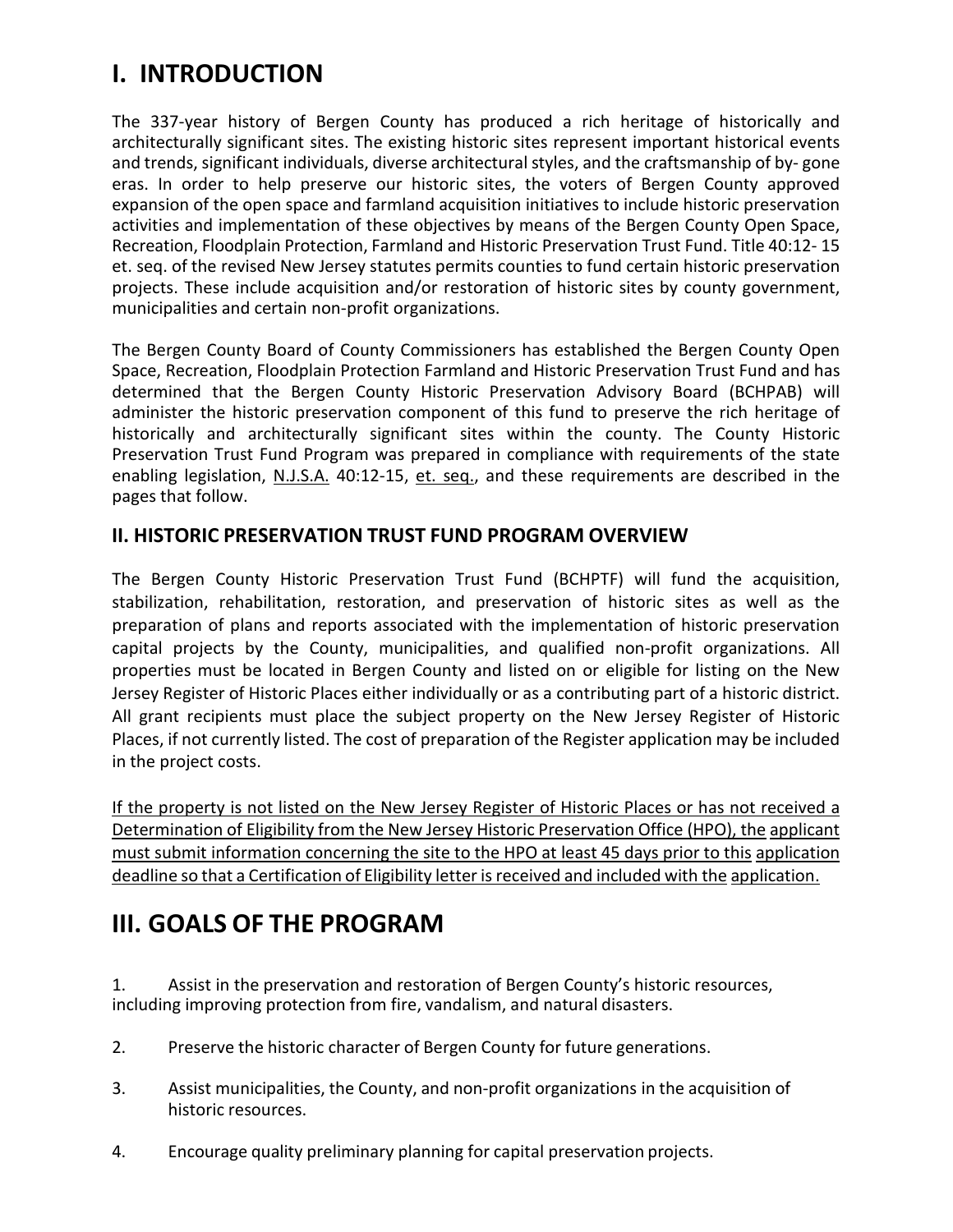- 5. Assist municipalities, non-profit organizations, and the County in the restoration of historic sites.
- 6. Enhance historic tourism opportunities in the County.
- 7. Increase awareness and appreciation of historic sites.
- 8. Encourage the placement of historic sites on the New Jersey Register of HistoricPlaces.

## **IV. APPLICATION PROCEDURE**

Bergen County Historic Preservation Trust Fund applications are submitted to the Bergen County Historic Preservation Advisory Board (BCHPAB). To be eligible for application, all applicants should submit a Declaration of Intent to apply for funding to the BCHPAB by **4:30 pm on** *Friday, April 8th, 2022***.** The declaration enables the BCHPAB or its consultants/staff to review the proposed project for funding and budget eligibility before the application is completed and copies made. Both the applicant organization and the property, must meet the eligibility requirements. The program's administrator will notify prospective applicants as soon as possible of their eligibility to apply by the *Friday, May 6th, 2022* deadline.

After applications are received, staff will review each application for completeness and to ensure that it meets eligibility criteria. The BCHPAB members or staff may visit properties and the BCHPAB will then review and rate each application in accordance with the Criteria for Award. The BCHPAB will submit its recommendations for awards to the Bergen County Trust Fund Public Advisory Committee, which will make final award recommendations to the Board of County Commissioners. The Commissioners will review these recommendations to determine which projects receive the awards and the amounts to be awarded. Projects will be funded based on the availability of funds in the Open Space, Recreation, Floodplain Protection, Farmland and Historic Preservation Trust Fund. Some projects may not be funded in a given grant round; other projects may not receive the full amount requested. In order to expedite an emergency stabilization or acquisition project, application review may be handled on an expedited basis.

Following County Commissioner approval, the grantees will be notified of their award and will be provided with a grant agreement, which must be executed by the grantee and the County of Bergen. The agreement obligates the recipients to State statutory and County requirements. A dedicated County account will be established for each project by the County Treasurer's Office.

Submit one copy of the Declaration of Intent by **4:30 pm, Friday, April 8th, 2022.** Submit the original application and two (2) copies with supporting materials as required, plus an electronic version of the same by **4:30 pm, Friday, May 6th, 2022** to the:

**Elaine Kiernan Gold, Grants Administrator Bergen County Division of Cultural and Historic Affairs One Bergen County Plaza - 4th floor Hackensack, NJ 07601-7076**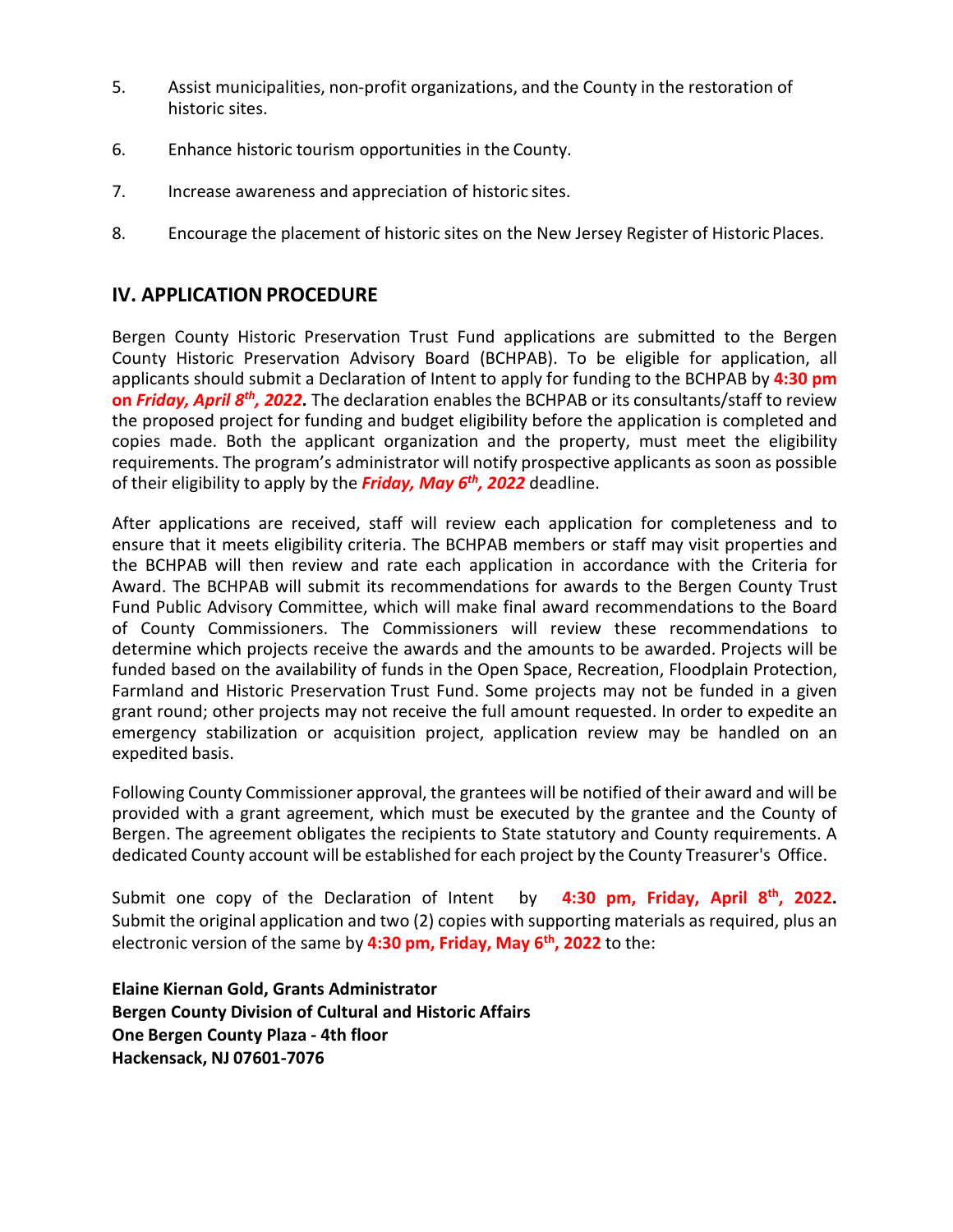#### <span id="page-5-0"></span>**V. Eligible Applicants**

- A. Municipal governments within Bergen County, as well as school districts.
- B. Bergen County Governmental Agencies
- C. Charitable conservancies (a corporation or trust exempt from federal income taxation under paragraph (3) of subsection (c) of section 501 of the Federal Internal Revenue Code of 1986 (26 U.S.C. s.501(c)(3)) whose purpose includes preservation of historic properties, structures, facilities, sites, areas or objects for historic preservation purposes. Charitable conservancies submitting applications must include documentation of their tax-exempt status and a resolution of acknowledgment by the municipality in which the project is located**.** This includes conservancies whose purpose is to preserve state-owned historic sites, non-profit educational organizations, and religious organizations.
- D. Any municipal government or charitable conservancy described in A. and C. above with an existing grant agreement of the Bergen County Historic Preservation Trust Fund of the Open Space, Recreation, Floodplain Protection, Farmland and Historic Preservation Fund is an eligible applicant, except for a municipal government or charitable conservancy that at the date of application has failed to meet deadlines for payment requests and project completion in a previous grant agreement with the County related to the Bergen County Historic Preservation Trust Fund of the Open Space, Recreation, Farmland and Historic Preservation Fund.

### <span id="page-5-1"></span>**VI. ELIGIBLE PROPERTIES**

- The property must be located in Bergen County.
- The property must be listed on the New Jersey Register of Historic Places, individually or as a contributing element within a historic district listed on the New Jersey Register.
- If not listed on the New Jersey Register of Historic Places, the property must be certified as eligible for listing by the State Historic Preservation Officer either as an individually eligible property or a contributing property within a historic district. A Certification of Eligibility letter issued by the New Jersey Historic Preservation Officer or proof of National or State Register status must be included with the application**.**
- **A Certification letter must be requested from the Historic Preservation Office at least**

#### **forty-five (45) days before the application deadline (on or before May 6th, 2022)**.

For information regarding the Certification letter please contact:

Andrea Tingey New Jersey Historic Preservation Office Mail Code 501-04B, Department of Environmental Protection, PO Box 420 Trenton, NJ 08625-0420, (609) 984-0539 [andrea.tingey@dep.nj.us](mailto:andrea.tingey@dep.nj.us)

Alternatively, consult the requirements for a Preliminary Application on the New Jersey Historic Preservation Office's [website.](http://www.nj.gov/dep/hpo/1identify/nrsr_lists.htm) With your Preliminary Application, state that you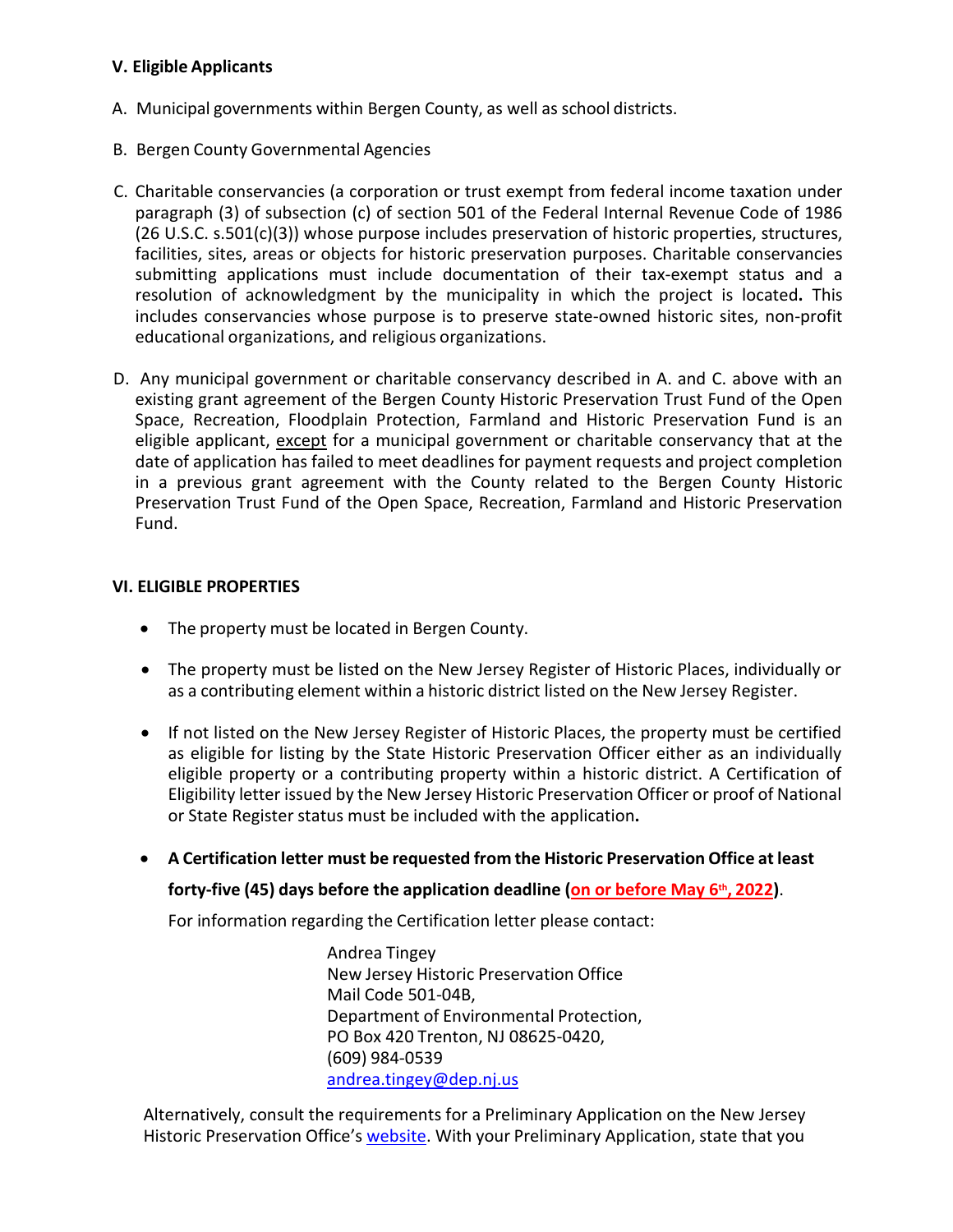need a Certification of Eligibility letter before **Friday, May 6th, 2022**, in connection with the Bergen County Historic Preservation Trust Fund application.

A list of most properties and districts in Bergen County that are listed [on the New](http://www.nj.gov/dep/hpo/1identify/nrsr_lists.htm) Jersey [Register](http://www.nj.gov/dep/hpo/1identify/nrsr_lists.htm) or officially determined eligible for listing is found on the New Jersey Historic Preservation Office's website. There are more than 400 sites on this list, which illustrate the wealth of historic resources within the county. Homes, barns, churches, cemeteries, bridges, schools, public buildings, industrial sites, railroad stations, waterborne vessels, military sites, natural sites, and other resources provide a living link to the county's heritage.

In addition, many properties in the County meet the criteria for listing on the New Jersey Register of Historic Places, but have not yet been submitted for listing. Absence of Register listing should not discourage or preclude applicants owning or interested in acquiring properties which meet the criteria for Register listing from participating in the Historic Preservation Trust Fund program *provided* that the applicant assumes the responsibility for securing a Certification of Eligibility letter issued by the New Jersey Historic Preservation Office and include it in their application.

**IF YOU HAVE A QUESTION REGARDING WHETHER A SPECIFIC PROPERTY IS LISTED ON THE STATE REGISTER OF HISTORIC PLACES OR HAS IN THE PAST RECEIVED A RECOMMENDATION RELATED TO ELIGIBILITY, PLEASE CONTACT:**

> ELAINE KIERNAN GOLD, GRANTS ADMINISTRATOR BERGEN COUNTY DIVISION OF CULTURAL AND HISTORIC AFFAIRS ONE BERGEN COUNTY PLAZA - 4TH FLOOR HUDSON AND KANSAS STREETS HACKENSACK, NJ 07601-7076 201-336-7294 [EGOLD@CO.BERGEN.NJ.US](mailto:EGOLD@CO.BERGEN.NJ.US)

> > [OR](mailto:egold@co.bergen.nj.us)

ANDREA TINGEY NEW JERSEY HISTORIC PRESERVATION OFFICE, MAIL CODE 501-04B, DEPARTMENT OF ENVIRONMENTAL PROTECTION, PO BOX 420 TRENTON, NJ 08625-0420, (609) 984-0539 [ANDREA.TINGEY@DEP.NJ.US](mailto:ANDREA.TINGEY@DEP.NJ.US)

• As a further condition for eligibility for capital improvements under the program, properties must be owned or under the control of charitable conservancies, Bergen County government, or municipal governments within the Bergen County. Charitable conservancies are corporations or trusts which are exempt from federal income taxation under the Federal Internal Revenue Code of 1986, and whose purpose includes preservation of historic properties, structures, facilities, sites, areas or objects, or the acquisition of these for historic preservation purposes. Properties owned by ecclesiastical organizations and non-profit and governmental educational organizations may also be eligible.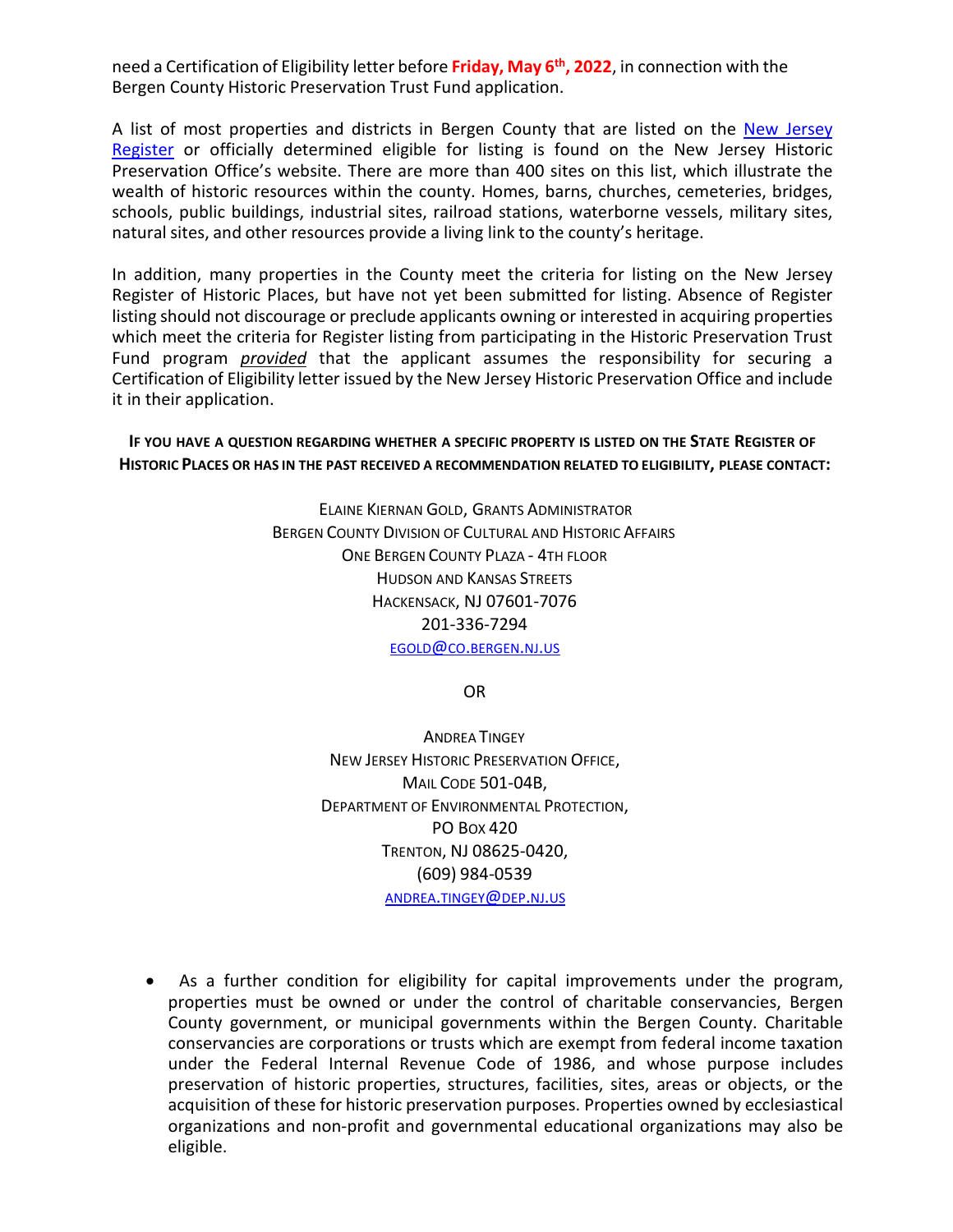## <span id="page-7-0"></span>**VII. Ownership of Project Properties**

- The applicant for all types of eligible activities excepting acquisition must hold the property in fee simple ownership; or
- If the property is owned by more than one entity, all owners must sign the application request; or
- If the applicant is not the owner, the applicant must be able to prove possession and significant control of the property through a valid lease. The unexpired term of the lease must be 20 years or more as of January  $1<sup>st</sup>$ , 2022.

## <span id="page-7-1"></span>**VIII. Eligible Activities**

**All of the following eligible activities must be in conformance with the Secretary of the Interior's** *Standards for the Treatment of Historic Properties* (*Standards*) including the 2011 revised *Standards for Rehabilitation* with sustainability standards. These regulations must be followed as they are now in effect or as they may be subsequently modified, changed or amended. **The New Jersey Historic Preservation Office must certify the construction work as complying with the** *Standards.* Information on the *Standards* is available under the [Technical](http://www.nps.gov/tps/standards.htm) [Preservation](http://www.nps.gov/tps/standards.htm) Services section of the National Park Service's website.

- A. *Acquisition*: The purchase in fee simple or interest thereof of an eligible property, structure, facility, site, or object by the County, a municipality or charitable conservancy.
- B. *Stabilization*: The essential maintenance of a deteriorated structure, facility or object as it exists at present, establishing structural stability and a weather resistant enclosure.
- C. *Rehabilitation*: The act or process of making possible compatible use of a property through repair, alteration, and addition while preserving those portions or features that convey its historical, cultural, or architectural value. Rehabilitation emphasizes the retention and repair of historic materials, but more latitude is provided for replacement because it is assumed the property is more deteriorated prior to work. Both Preservation and Rehabilitation standards focus attention on the preservation of those materials, features, finishes, spaces, and spatial relationships that, together, give a property its historic character.
- D. *Restoration*: The act or process of accurately depicting the form, features, and character of a property as it appeared at the most significant time in the property's history by the retention of materials from the most significant time and reconstruction of missing features from the most significant time, while permitting the removal of materials from other periods.
- E. *Preservation*: The act or process of applying measures necessary to sustain the existing form, integrity, and material of a historic property. Preservation places a high premium on the retention of all historic fabric through conservation, maintenance, and repair. It reflects a building's continuum over time, through successive occupancies, and the respectful changes and alterations that were made.
- F. *Emergency acquisition, stabilization or repair of a property* may be permitted which does not follow the review schedule outlined in Section XII of these *Guidelines,* providedthe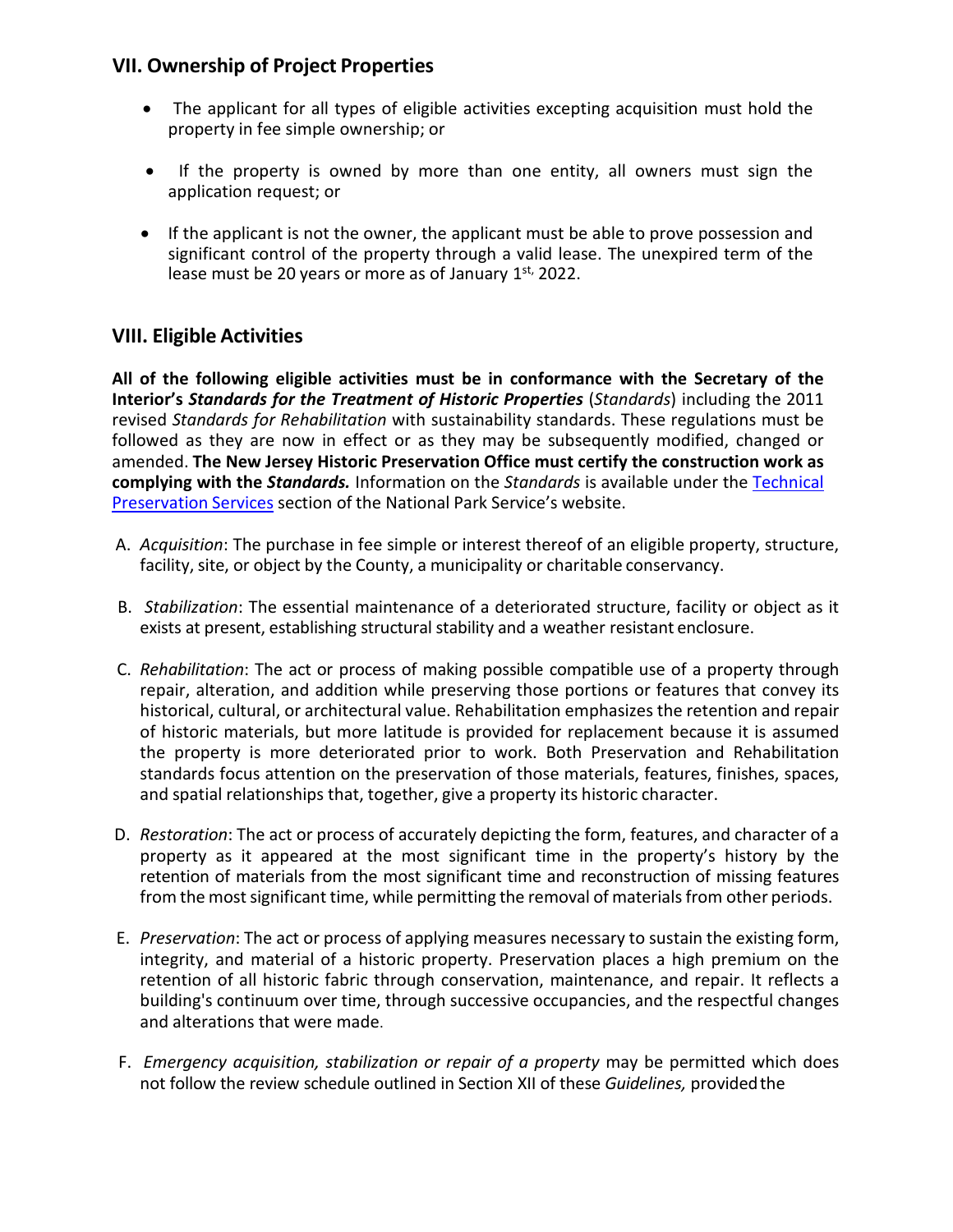property is in imminent danger of destruction, demolition, or collapse and the Trust Fund has available funds.

- G. *Plans and Reports* related to the development and implementation of historic preservation construction projects, including the preparation of:
	- 1. Architectural plans, designs, specification, cost estimates, and other contract documents
	- 2. Feasibility studies
	- 3. Historic structures reports
	- 4. Historic or cultural landscape reports
	- 5. Archaeological reports
	- 6. Engineering reports
	- 7. Historical research reports
	- 8. Preservation plans
	- 9. National Register of Historic Places Nomination Forms
	- 10. Maintenance plans
	- 11. Project completion reports

### **New for 2022 grant cycle:**

- 12. **Cultural Resources Surveys**
- 13. **Master Plan Historic Preservation Element**
- 14. **Design Guidelines**

The quality of planning is an important grant evaluation criterion. Applicants are encouraged to do careful planning prior to beginning construction. Information about some appropriate types of planning reports is found in *[Historic Structures Reports & Preservation](http://www.state.nj.us/dep/hpo/4sustain/preparehsr.pdf) Plans: A [Preparation Guide.](http://www.state.nj.us/dep/hpo/4sustain/preparehsr.pdf)*

- H. *Project Sign*: No sign is required as part of the grant agreement for projects involving only non-construction activities. A sign is required for a project involving construction. A 12" x 18" sign is required for construction projects with aggregate grants under \$50,000 and a 3' by 5' sign is required for construction projects with aggregate BCHPTF grants of \$50,000 or more. The sign must be located on the project property, be visible from the street, and be maintained on the site for the duration of the project. The one-color or full-color sign must conform to specifications supplied by the County and must acknowledge the Bergen County Executive, the Bergen County Board of County Commissioners, and the Bergen County Open Space, Recreation, Floodplain Protection, Farmland and Historic Preservation Trust Fund.
- I. *Exterior Interpretive Signs or Plaques* that are approved by the County for funding as part of the historic preservation project may be included as a secondary project activity. These signs or plaques must relate specifically to the property for which the grant is received. For properties with aggregate grants of \$50,000 or more the County requires the installation of a permanent marker/plaque/sign, which recognizes the history of the resource and acknowledges the County funding.

## <span id="page-8-0"></span>**XIX. Ineligible Activities**

The following activities and expenses are not eligible for funding under this program:

- A. Reconstruction
- B. Administrative or operational costs of the agency or organization
- C. Ceremonial expenses
- D. Publicity expenses (except for the required project sign)
- E. Bonus payments of any kind
- F. Charges for contingency reserves
- G. Charges in excess of the lowest bid, when competitive bidding is required by the County or recipient (unless the County agrees in advance to the higher cost)
- H. Charges for deficits or overdrafts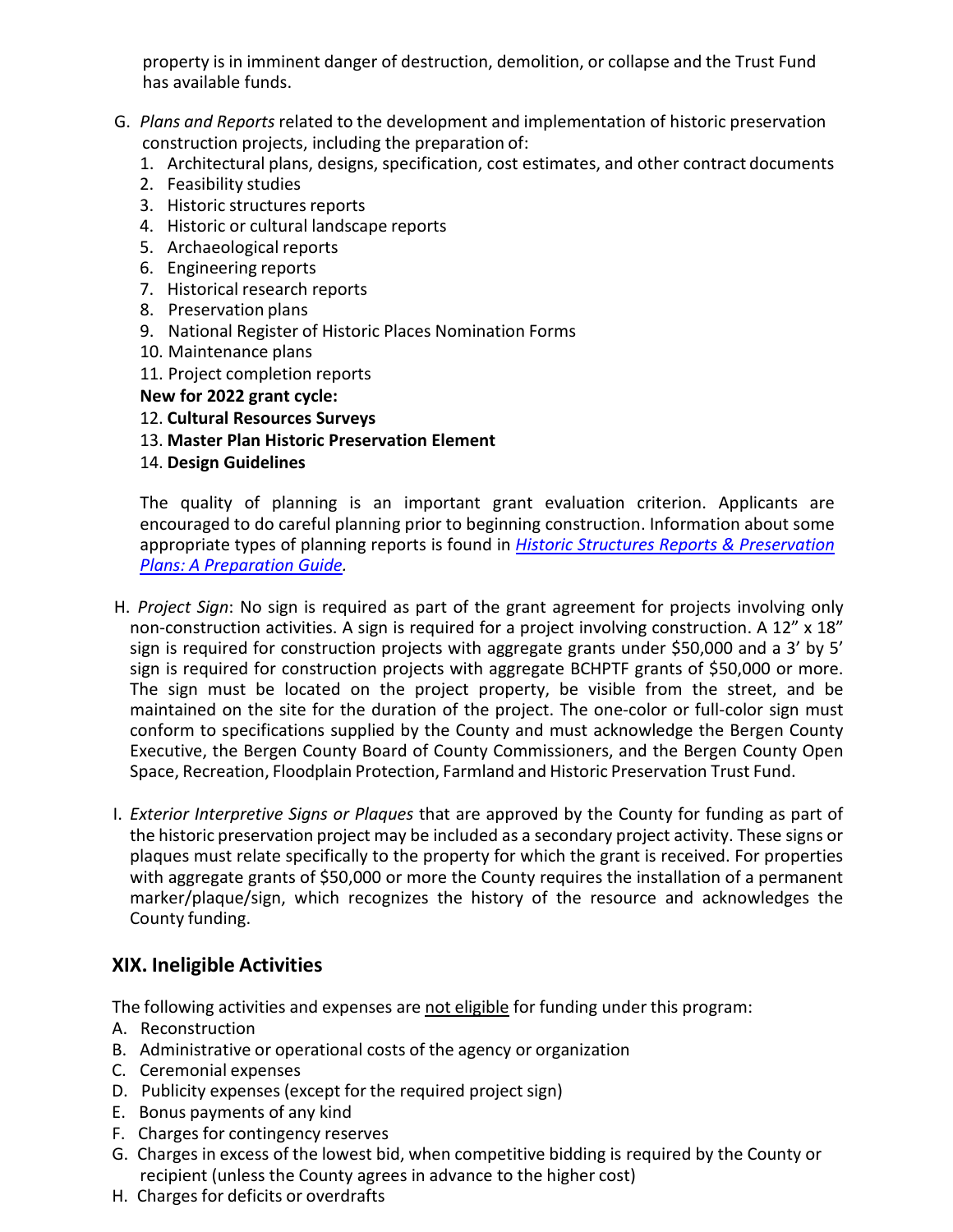- I. Interest expense (or other financing costs)
- J. Damage judgments arising from construction or equipping of a facility, whether determined by judicial process, arbitration, negotiation, or otherwise
- K. Costs of discounts not taken
- L. Contract cost overruns, not approved, which exceed the allowable amount under the contract specifications
- M. Lobbying or fundraising
- N. Activities eligible under the Municipal Program component of the Open Space Trust Fund
- O. Work including construction, research, and preparation of plans and reports performed outside the approved project period
- P. Work not intended in the scope of work set forth in the grant agreement, including construction, research, and preparation of plans and reports
- Q. Work that does not comply with the *Secretary of the Interior's Standards*. Work performed on behalf of a municipal government, which has not been awarded in compliance with the State Contracts Law (N.J.S.A. 52:32-1 et. seq.)
- R. Work performed on behalf of a nonprofit corporation, which has not been awarded in compliance with public bidding requirements, if the cost of any contract for the historic preservation project funded with a historic preservation grant exceeds \$50,000
- S. Routine or ongoing maintenance work such as grounds maintenance, painting, or cleaning that is not part of a comprehensive project
- T. Relocation of structures, buildings, or objects unless all of the following standards aremet:
	- 1. Relocation is necessary to preserve the historic resource; and
		- 2. The relocation re-establishes the property's historic orientation, theimmediate setting, and the general environment; and
		- 3. The NJ Historic Preservation Office determines that the property, as relocated, will continue to meet New Jersey Register criteria.

## **X. Requirements for Matching Funds (Municipal Government & Charitable Conservancies)**

To be eligible for a grant the applicant shall, as part of the application, show evidence of matching funds in hand or demonstrate clearly the ability to match the grant requested. An applicant's matching share shall consist only of eligible cash raised or eligible cash expenses incurred by the applicant. No in-kind or donated services are eligible for reimbursement or match.

Grants are made strictly on a reimbursement basis. All reimbursement is based on the supporting documentation. This means that the grantee incurs the costs and then requests reimbursement for those costs.

Reimbursement cannot be duplicated from other sources. If the municipality has already received project cost reimbursement from another program (i.e., New Jersey Historic Trust), the County must ensure it does not provide reimbursement to cover the same cost.

The applicant, if a municipality or a charitable conservancy with an annual budget of \$100,000.00 or more, must provide at least a 50% cash match (\$1.00 in match funds for every \$1.00 of grant funds). Example: For a \$100,000 project, the applicant can request a \$50,000 grant and must have a \$50,000 cash match.

A charitable conservancy with an annual budget of less than \$100,000.00 must provide at least a 25% cash match (a match of \$1.00 for every \$3.00 requested in grant funds). Example: For a \$100,000 project, an applicant can request a \$75,000 grant and must supply a \$25,000 cash match.

If matching funds are not in hand at the time of application, applicants must describe in detail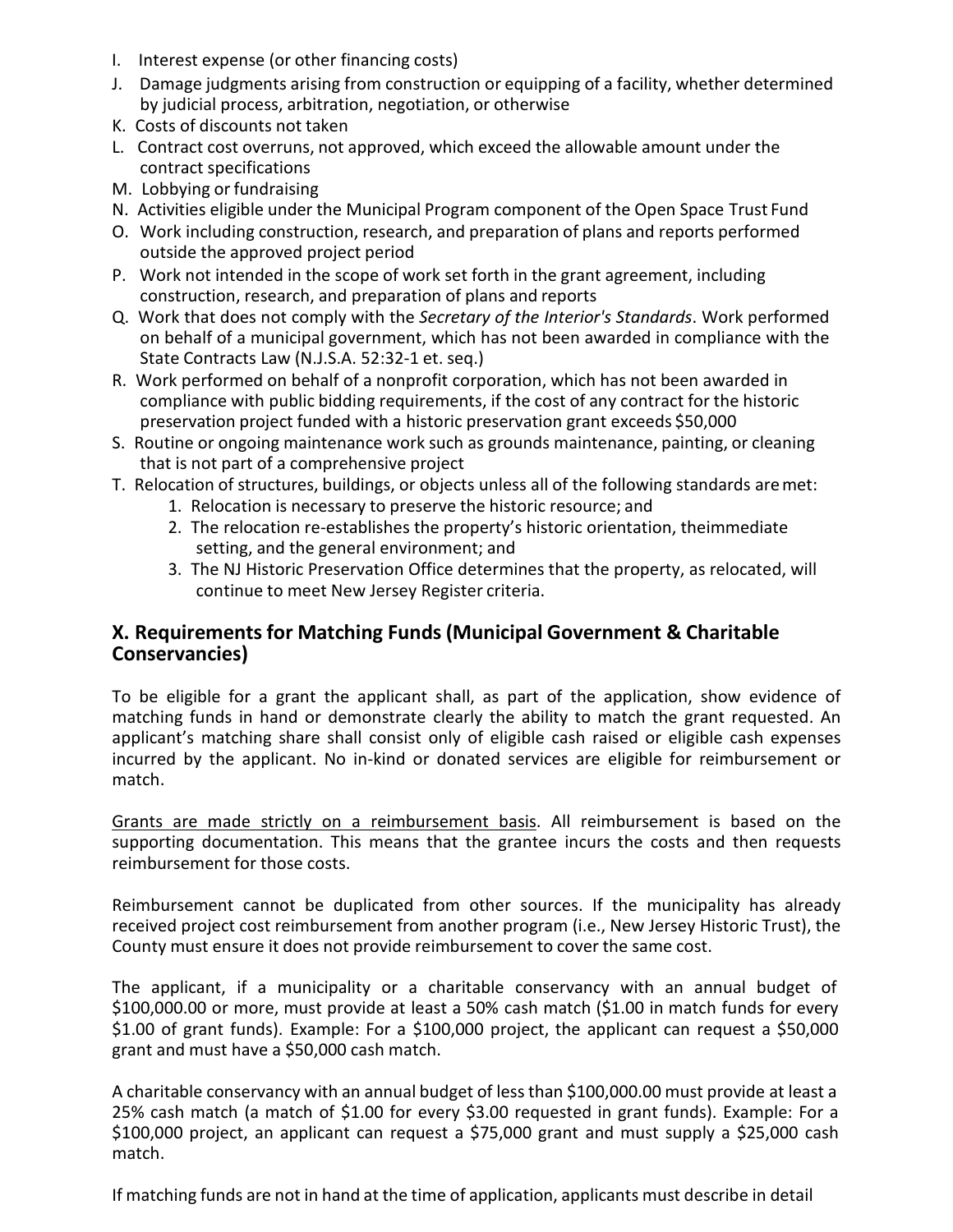plans for obtaining matching funds, including a timetable. Applicants shall not use matching funds derived from other grant programs funded by the County or previously used to match County grants as the matching share of project costs.

## <span id="page-10-0"></span>**XI. Review of Applications**

The Declaration of Intent to Apply is used to determine if applicants and projects are eligible prior to the preparation of the application form. Applications, once submitted to the BCHPAB, will be reviewed again for eligibility and for completeness by the BCHPAB or its consultants/staff. Incomplete applications will not be accepted. All applicants are encouraged to consult with the BCHPTF Administrator at [egold@co.bergen.nj.us](mailto:egold@co.bergen.nj.us) or 201-336-7294 about any aspect of the application that requires clarification. After applications are received, BCHPAB members and/or their representatives may make site visits during the application review period.

## <span id="page-10-1"></span>**XII. Application and Review Schedule**

**Friday, April 8th, 2022:** Declaration of Intent to Apply form must be received in the Historic Preservation Advisory Board office at the Division of Cultural and Historic Affairs on or before 4:30 pm.

**Friday, May 6th, 2022:** Completed applications must be received in the Historic Preservation Advisory Board office at the Division of Cultural and Historic Affairs on or before 4:30 pm.

### Tentative Review Schedule:

**Late Spring 2022:** The Historic Preservation Advisory Board will review applications and submit its recommendations to the Trust Fund Public Advisory Committee (TFPAC)

**Summer 2022**: TFPAC will deliberate and make funding recommendations to Board of County Commissioners for entire Trust Fund program. TFPAC hosts a Public Hearing on the recommendations.

**Late Fall 2021:** Board of County Commissioners makes its decision on recommended awards. All applicants will be notified of the Board's decisions.

**XIII. Criteria for Award -** The following criteria will be used to evaluate and rank applications for grant funds:

- A. Significance of the resource, whether of local, state, or national significance.
- B. Physical condition of the property.
- C. Proposed use of the site and/or quality of the interpretive program.
- D. Quality of the preliminary planning or contract documents, including credentials ofthe project team and the feasibility of the budget and work schedule.
- E. Ability of the applicant to match the funds requested.
- F. Ability of the applicant to complete the proposed work, administer the grant funds, maintain the property, and develop programs to sustain and interpret the property.
- G. Relationship of the property to community revitalization, preservation of the built or natural environment, and/or heritage education and tourism.
- H. The degree to which the project provides protection from fire, vandalism, and natural disasters.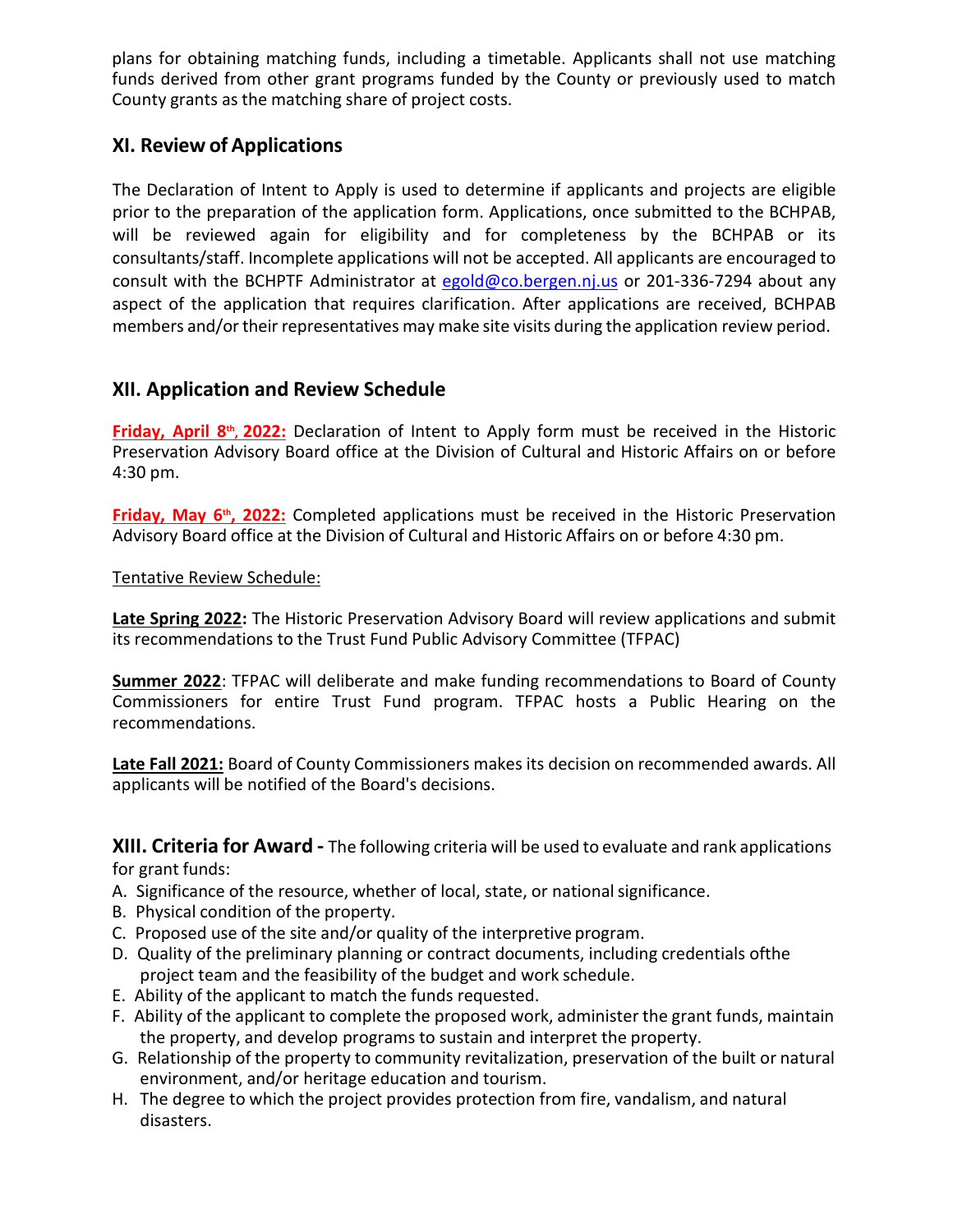I. The degree to which the project promotes preservation activity and represents innovative design and the extent to which the project reaches new audiences.

## <span id="page-11-0"></span>**XIV. Conditionsfor Receiving Grant Funds**

All applicants and all owners of the properties selected for funding under this program must complete and sign a grant agreement. The agreement stipulates the scope of work and project schedule, as well as schedules for project reports and reimbursement requests. All grantees agree to abide by the *Secretary of the Interior's Standards* in performing funded work. All grantees and property owners must agree, in perpetuity, not to lease, sell, exchange or donate the funded property except upon approval by the County of Bergen or under such conditions as the County of Bergen may establish. Recipients and owners must also agree to fulfill several other conditions relating to the grant program before money is disbursed. These include, but are not limited to:

**A. Easements.** For all properties that receive an acquisition grant, the grant recipient (and all others with an ownership interest in the property) must execute a permanent historic preservation easement**.** For properties that receive aggregate BCHPTF grants totaling \$35,000 or more for historic preservation capital project activities, the grant recipient (and all others with an ownership interest in the property) must execute an easement agreement with a 15-year term with the County. An easement is a deed restriction, which is used to assure long- term preservation of a historic property through proper maintenance and by limiting changes in use or appearance and preventing demolition of the property. This easement in no way supersedes any requirements pursuant to the Section 106 of the National Historic Preservation Act of 1966 or New Jersey Register of Historic Places Act.

**B. Public Access.** Public access to all properties funded through this program is required. The County and the grantee will negotiate the days and hours that the property will be open, based on the type of work funded by the grant. Public access requirements are stipulated in the grant agreement. **A grant for exterior work requires the applicant to open the grounds to the public, but does not compel the applicant to make the interior of the building accessible to the public.** No additional access is necessary for properties open to the public on a regular basis, such as museums.

**C. Required Historic Preservation Office Review.** The New Jersey Historic Preservation Office (HPO) must review all funded projects for compliance with the *Secretary of the Interior's Standards* and a copy of the authorization letter supplied to the BCHPAB. If the project for which funding is requested has already been authorized by the HPO, the authorization letter must be submitted with the grant application. For more information, contact the New Jersey Historic Preservation Office (609) 292-2023 or consult the New Jers[ey Register Review section](http://www.state.nj.us/dep/hpo/2protection/njrrevew.htm) of the NJ-HPO's website for guidelines and application form.

**D. Approval of Professionals, Contractors and Craftspersons.** The BCHPAB must approve all professionals, contractors, and craftspersons that are to perform work on the project. This is to ensure that they have had successful experience with projects involving historic properties and that their work conforms to the Secretary of the Interior's *Standards.*

**E. Project Timetable.** All work on projects funded through this program must begin within two years of the date of the award of the grant by the Bergen County Board of County Commissioners and be completed within three years of the award. Work on the project must be done in accordance with the project schedule established in the grant agreement.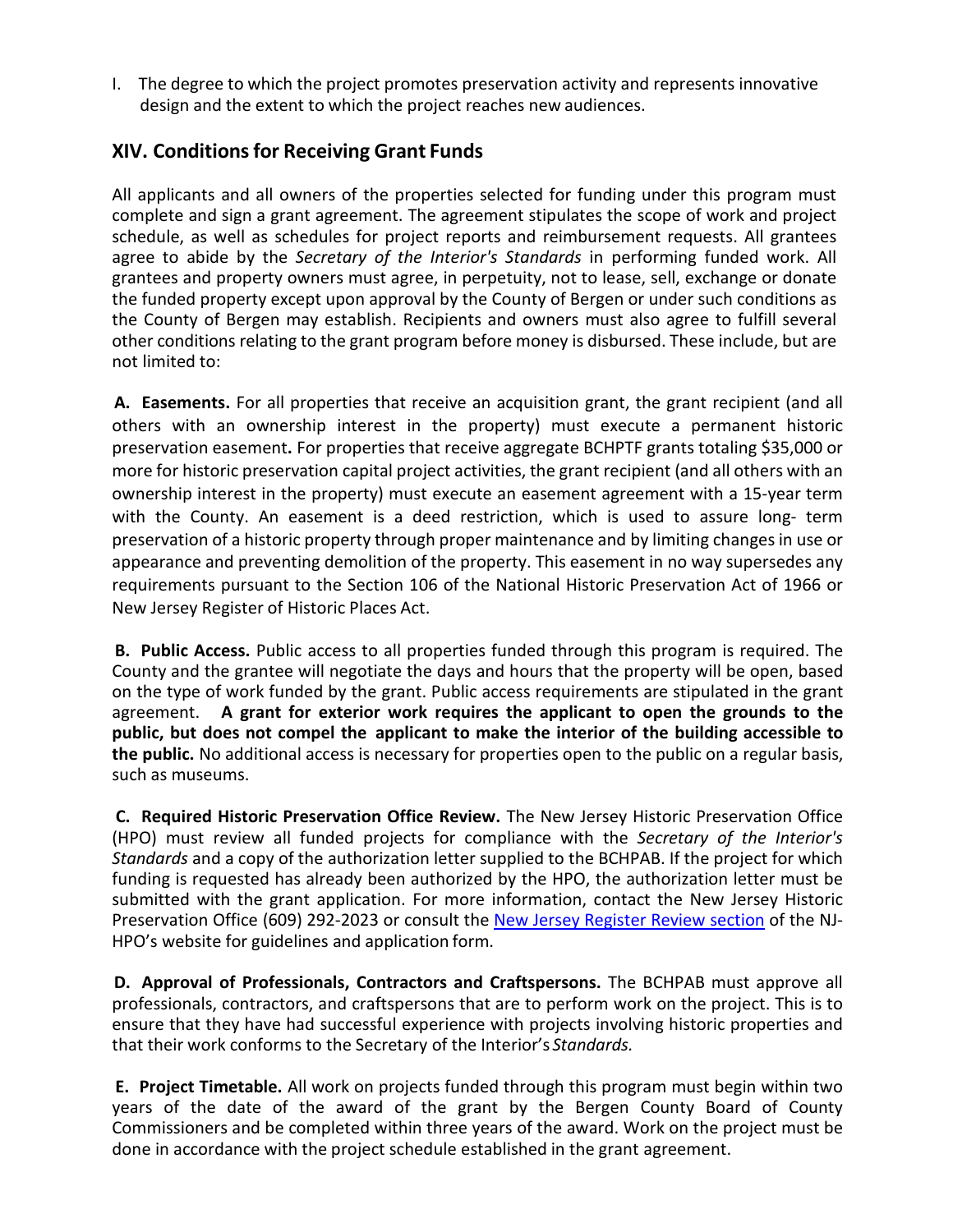**F. New Jersey Register of Historic Places.** If not already listed, all applicants and property owners receiving funding must list their property on the *New Jersey Register of Historic Places*. This must be done before final grant reimbursements by the County are made. Funding for the preparation of the Register nomination form may be included within the project budget. The Grant Agreement between the applicant and the County will outline a timetable for the submission of a nomination to the New Jersey Historic Preservation Office.

**G. Accountability.** All money dedicated for the preservation project must be kept separate from other agency or organization funds; funds may not be diverted from eligible to ineligible activities once a grant has been approved. Any misuse of funds, misrepresentation, or noncompliance will result in termination of the grant agreement and penalties as specified in the agreement. Receipts and invoices submitted for activities deemed ineligible for funding under this program will not be reimbursed. Grantees must retain all financial records and other documents pertinent to their projects for three years after completion of the project. Grantees should complete *Payment Request Forms* and submit a *Grant Project Completion Checklist* with specified attachments as their final report documenting project work.

## <span id="page-12-0"></span>**XV. Procedure for Payment**

To receive reimbursement, the grantee must meet the requirements of the grant agreement and submit *Payment Request Forms* with itemized records, including copies of bills and invoices, for eligible expenditures to the County at times specified in the grant agreement. The records submitted must itemize the cost of labor and materials, and describe the work performed as it relates to the approved scope of work and approved budget. Once the Board of County Commissioners approves the submission, the County Treasurer will disburse the reimbursement for the itemized costs to the grantee. The *Grant Project Completion Checklist* and required attachments must be submitted, permanent plaque in place (if required), and required easements executed before the final payment will be made.

## <span id="page-12-1"></span>**XVI. Application Instructions**

Submit Declaration of Intent to Apply form by **4:30 pm, Friday, April 8th, 2022** to:

Elaine Kiernan Gold, Grants Administrator Bergen County Division of Cultural and Historic Affairs One Bergen County Plaza - 4th floor Hudson and Kansas Streets Hackensack, NJ 07601-7076 [egold@co.bergen.nj.us](mailto:egold@co.bergen.nj.us)

Applicants that meet the criteria for eligibility will be invited to submit an Application with original and 2 copies and attachments plus a digital copy of the Application and attachments **by 4:30 pm, Friday, May 6th, 2022** to:

Elaine Kiernan Gold, Grants Administrator Bergen County Division of Cultural and Historic Affairs One Bergen County Plaza - 4th floor Hudson and Kansas Streets Hackensack, NJ 07601-7076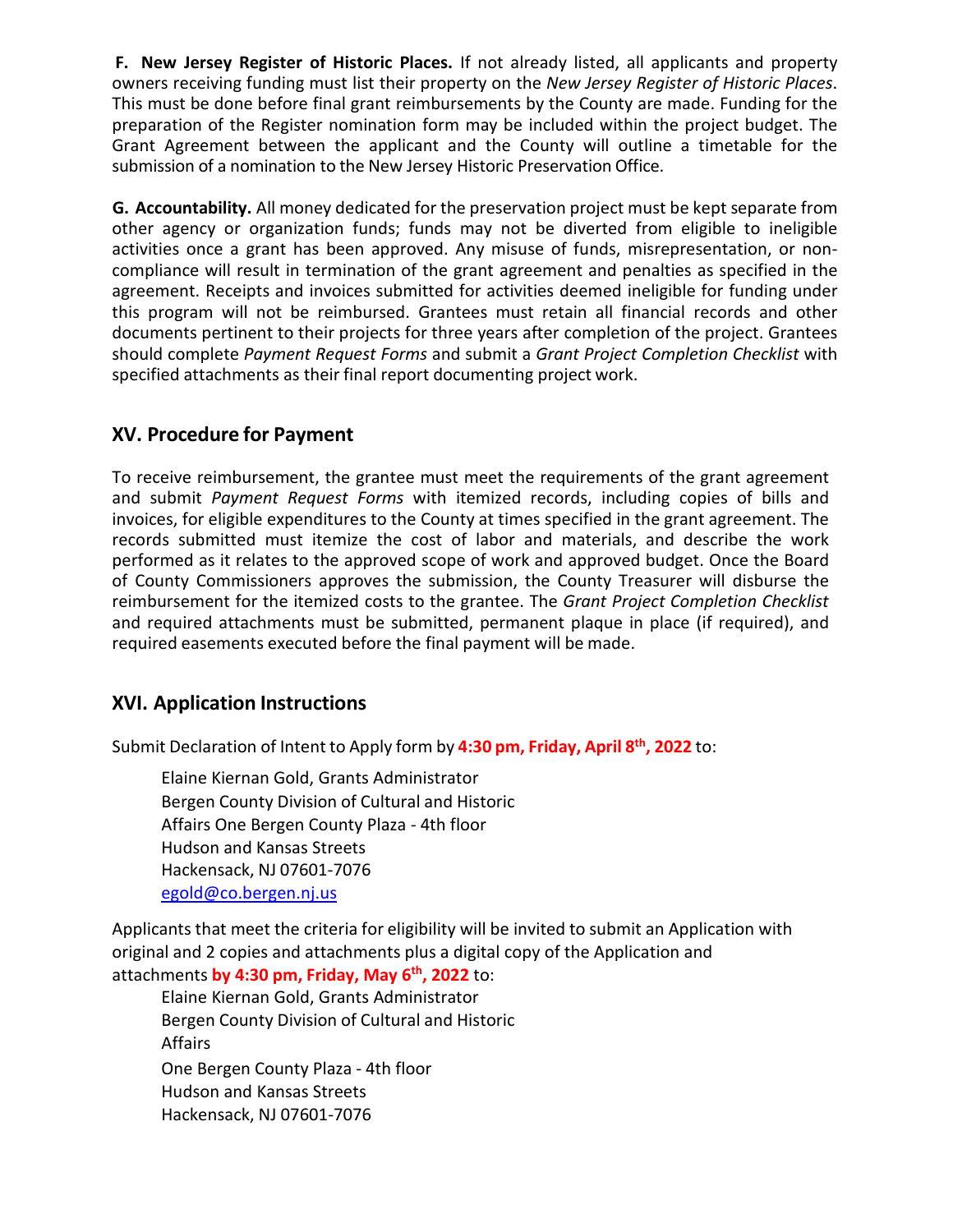Once the application has undergone preliminary processing, the County will acknowledge its receipt to the applicant's email address. If the applicant does not have an email address, if notification of receipt is desired, please enclose a self-addressed, stamped postcard.

Complete and submit a separate application for each individual project. Declarations of Intent to Apply and Applications must be computer generated or typed. Be as specific and complete as possible, but please be succinct. When possible answer the questions in the space provided. If a question does not apply, fill in *N/A* and, if appropriate, briefly explain why. All dollar amounts should be rounded to the nearest whole dollar. The County reserves the right to retain and publish visual materials submitted as part of any application, such as photographs, PowerPoint presentations, plans, and working drawings. Only the Declarations of Intent may be submitted by fax or email.

## <span id="page-13-0"></span>**XVII. Supporting Documents and Format**

To facilitate a thorough review of each project, the County requires supporting materials to accompany the application. These attachments and the number of copies required are listed on the application and summarized below. Applications lacking any of the required materials, and materials submitted after the deadline will not be considered. Applicants are encouraged to contact the BCHPTF Administrator to ensure that they understand which attachments are required with their specific application. Applicants with previous grants should prepare the application as if the reviewer knows nothing about the site and the previous project. Applicants with previous grants must receive permission from the Bergen County Historic Preservation Trust Fund grant administrator to have some previously submitted documents, such as Historic Structures Reports or Preservation Plans, substituted for required attachments.

#### <span id="page-13-1"></span>**REQUIRED FORMAT FOR APPLICATION**

**Three (3) application sets** (original and two copies) must be submitted with supporting documentation as specified within the application. If possible, please use binder clips, report covers or similar to hold each copy together rather than bulky 3-ring notebooks. Additionally, a digital copy of the full application must be submitted.

#### **Application Set #1 - Original**

Table of Contents Signed 2021 Application Form and supporting documentation Signed Assurances All required Attachments, Maps and Photographs

#### **Application Set #2 and Set #3**

Table of Contents Copy of 2021 Application Form Copy of Assurances All required Attachments, Maps and Photographs

#### **Application Set # 4**

On a thumb drive or CD/DVD: Digital copy of 2021 Application Form Digital copy of all required Attachments, Maps and Photographs (PDFs preferred for documents; JPEGs for photographs)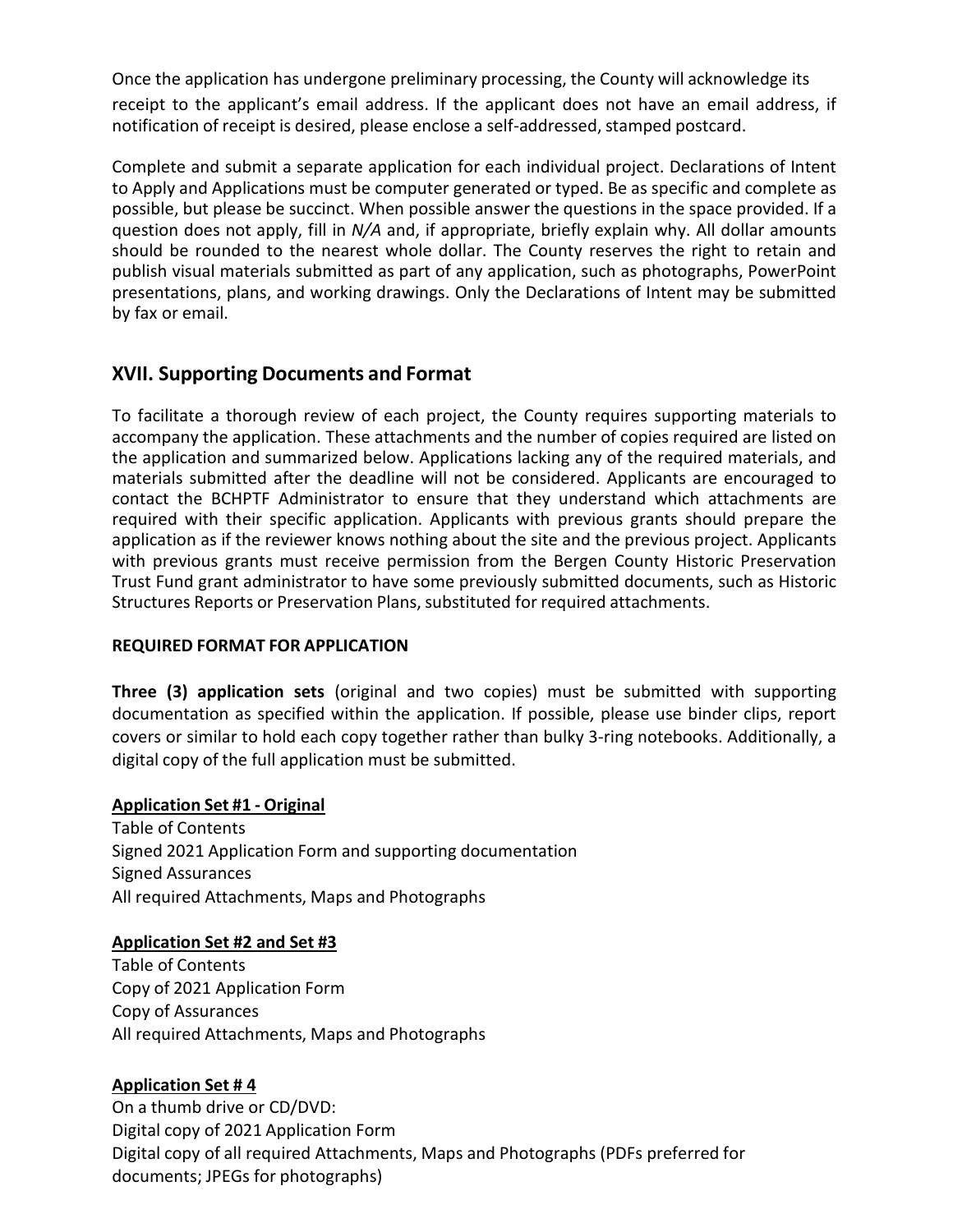**Application Sets # 1 through #3 must include:** *Table of Contents*, and *Attachments* must be labeled clearly with tabbed dividers labeled to correspond to the application. Architectural drawings may be submitted in rolled form if too bulky to fold. For oversized or bulky attachments, insert a sheet in the application under the appropriate divider indicating that the document has been submitted under separate cover.

**Photographs:** Photographs should show general views of the property clearly revealing its historical/architectural significance, as well as photographs showing the need for project activities. When possible include historic photographs. All photograph files and discs must be clearly labeled and dated, saved as JPEG images with a minimum of 200 dpi at 4"x6" (500K).

## **THE BCHPTF ADMINISTRATOR IS AVAILABLE TO ANSWER YOUR QUESTIONS ABOUT THESE GUIDELINES, THE DECLARATION OF INTENT TO APPLY, AND THE APPLICATION. CONTACT:**

**ELAINE KIERNAN GOLD** [EGOLD@CO.BERGEN.NJ.US](mailto:egold@co.bergen.nj.us) OR (201) 336-7294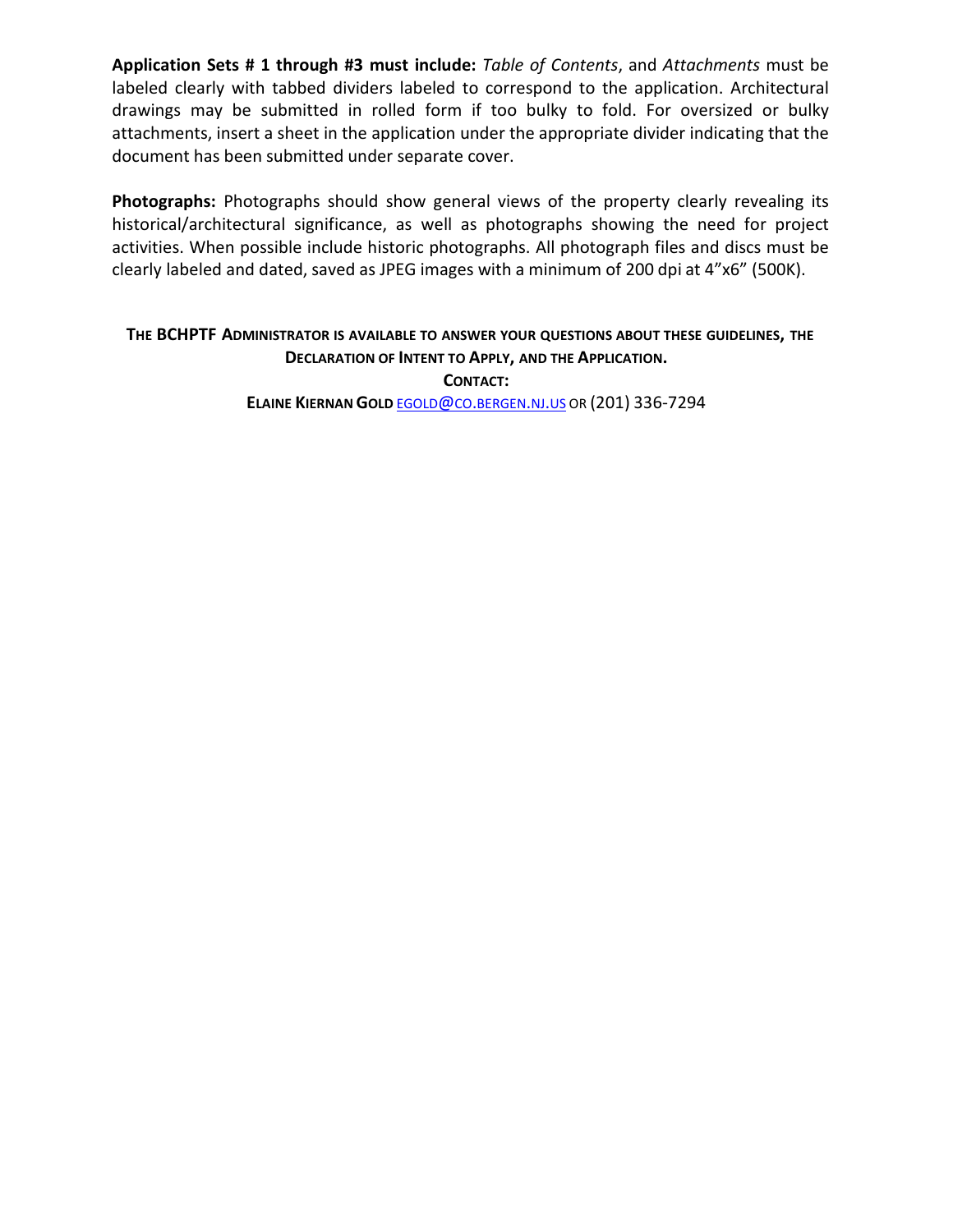# **BERGEN COUNTY HISTORIC PRESERVATION TRUST FUND GRANT PROGRAM**

**OF THE**

**BERGEN COUNTY OPEN SPACE, RECREATION, FLOODPLAIN PROTECTION, FARMLAND AND HISTORIC PRESERVATION TRUST FUND**

> **New for 2022 grant cycle Cultural Resources Surveys Master Plan Historic Preservation Element Design Guidelines**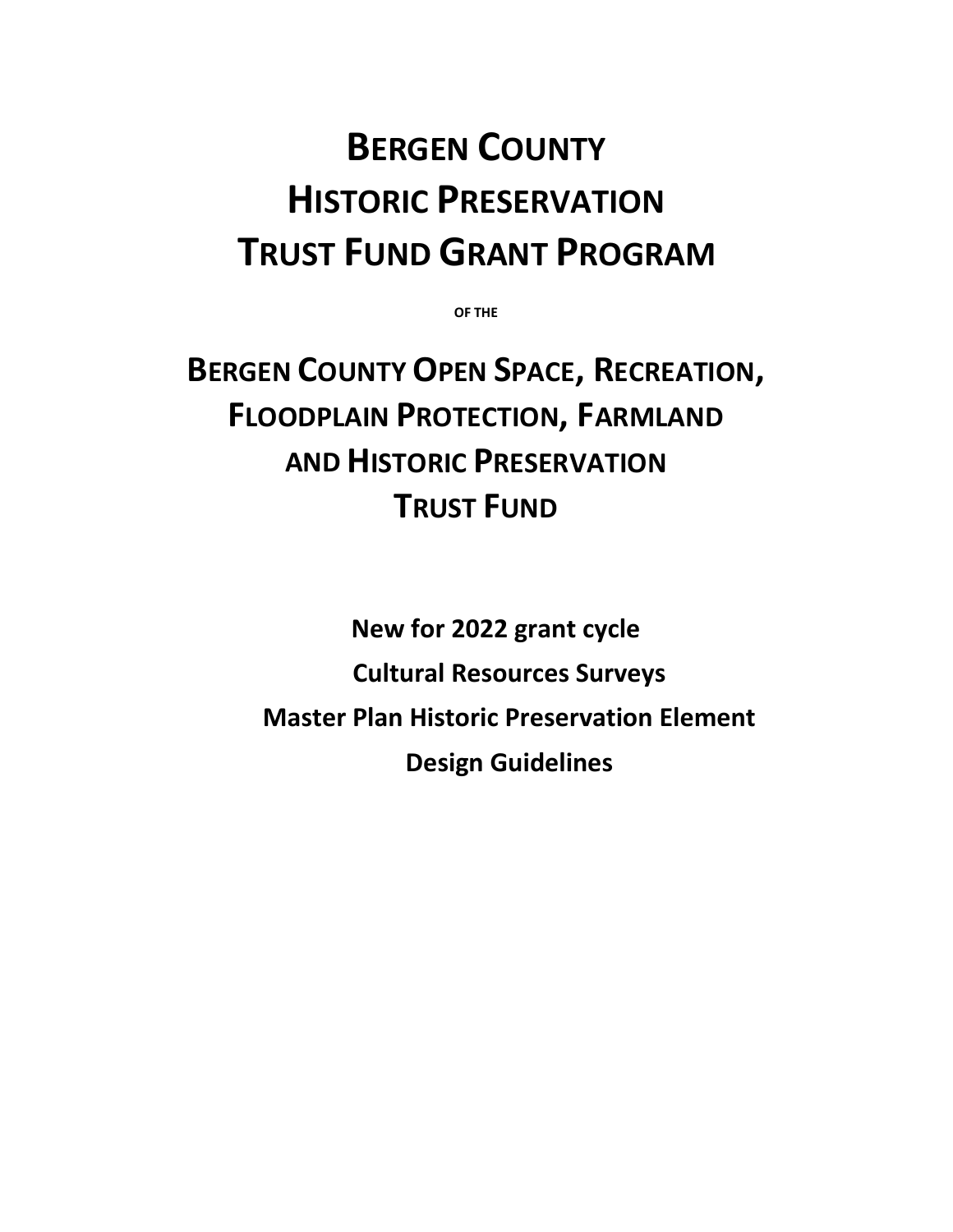#### **Cultural Resources Survey**

A Cultural Resources Survey is a process of identifying and gathering information on a community's architectural and historical resources. The information generated from the survey will enable municipal Planning and Zoning Boards and Historic Preservation Commissions to make informed land use decisions in accordance with the municipal Master Plan, local ordinances, and the Municipal Land Use Law. It will also assist the Historic Preservation Commission in making reasonable, consistent and justifiable decisions when reviewing proposed alteration to historic properties.

In addition to identifying important individual historic or cultural resources and potential districts, a survey can help identify buildings that qualify for local or national preservation incentives or inform the development of neighborhood-specific guidelines that protect neighborhood character.

#### Requirements:

- $\square$  Proposed survey area to include an "anchoring" property that has a Certificate of Eligibility, NJ-HPO Opinion, OR is listed on NJ Register or National Registers
- $\square$  Survey must use standards outlined by the New Jersey Historic Preservation Office <br> $\square$  Pre-application meeting required
- $\Box$  Pre-application meeting required<br> $\Box$  RFP to be included with grant app
- $\square$  RFP to be included with grant application to ensure minimum standards are met County Preservation Specialist review of drafts forms required
- County Preservation Specialist review of drafts forms required
- □ Submission to NJ-HPO for review and comment required

#### **Historic Preservation Element of a Municipal Master Plan**

Municipalities in New Jersey obtain their authority to identify, evaluate, designate, and regulate historic resources from the Municipal Land Use Law (MLUL), the enabling legislation for municipal land use and development planning/zoning. The Historic Preservation Element of a Municipal Master Plan, like all plan elements, is intended to guide land-use decisions and provide the basis for ordinances addressing historic preservation issues. The preservation of historic buildings has environmental, social, and economic benefits and has been proven to sustain and revitalize communities across the country. For many municipalities, this element is a good first step in introducing historic preservation in that it indicates the location and significance of historic sites and districts, it identifies the standards used to assess worthiness for historic site or district identifications and analyses the impact of each component and element of the master plan of the preservation on historic sites and districts.

- □ Preservation element must use standards outlined by the New Jersey Historic Preservation Office
- □ RFP to be included with application to ensure minimum standards are met
- □ County Preservation Specialist to attend public meetings
- □ County Preservation Specialist review of drafts required
- $\nabla$  Submission to NJ-HPO for review and comment